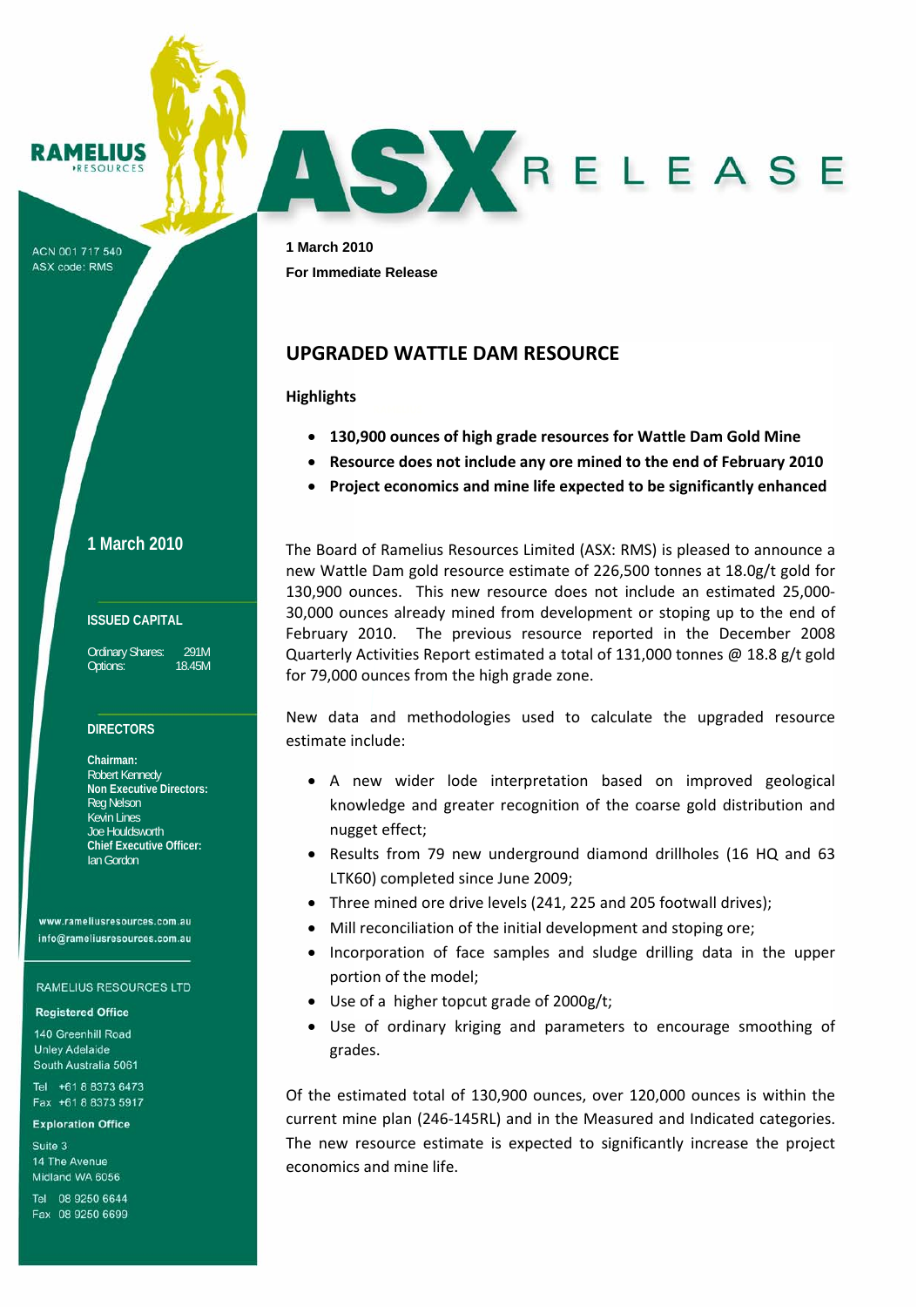

Resource totals by category are:

### **Model** *MOD1002.DAT*

**All blocks inside Lode envelope, 2000g/t topcut, depleted for mining 28/02/10**

| Category  | RL zone      | Tonnes  | Grade | <b>Ounces</b> |
|-----------|--------------|---------|-------|---------------|
| Measured  | 246-205      | 53,100  | 27.2  | 46,400        |
| Indicated | 205-145      | 120,300 | 19.4  | 75,000        |
| Inferred  | crown (>246) | 4,900   | 10.5  | 1,700         |
| Inferred  | 145-80       | 48,200  | 5.1   | 7,800         |
| Total     |              | 226,500 | 18.0  | 130,900       |

*Resource tonnes and ounces have been rounded to nearest 100.* 

The Wattle Dam Gold Mine is located 25 kilometres west of Kambalda in Western Australia and began production from an open pit in 2006. The current underground mine commenced in May 2009 and the first high grade ore was processed in November 2009. This resource estimate was completed by Ramelius' geological staff.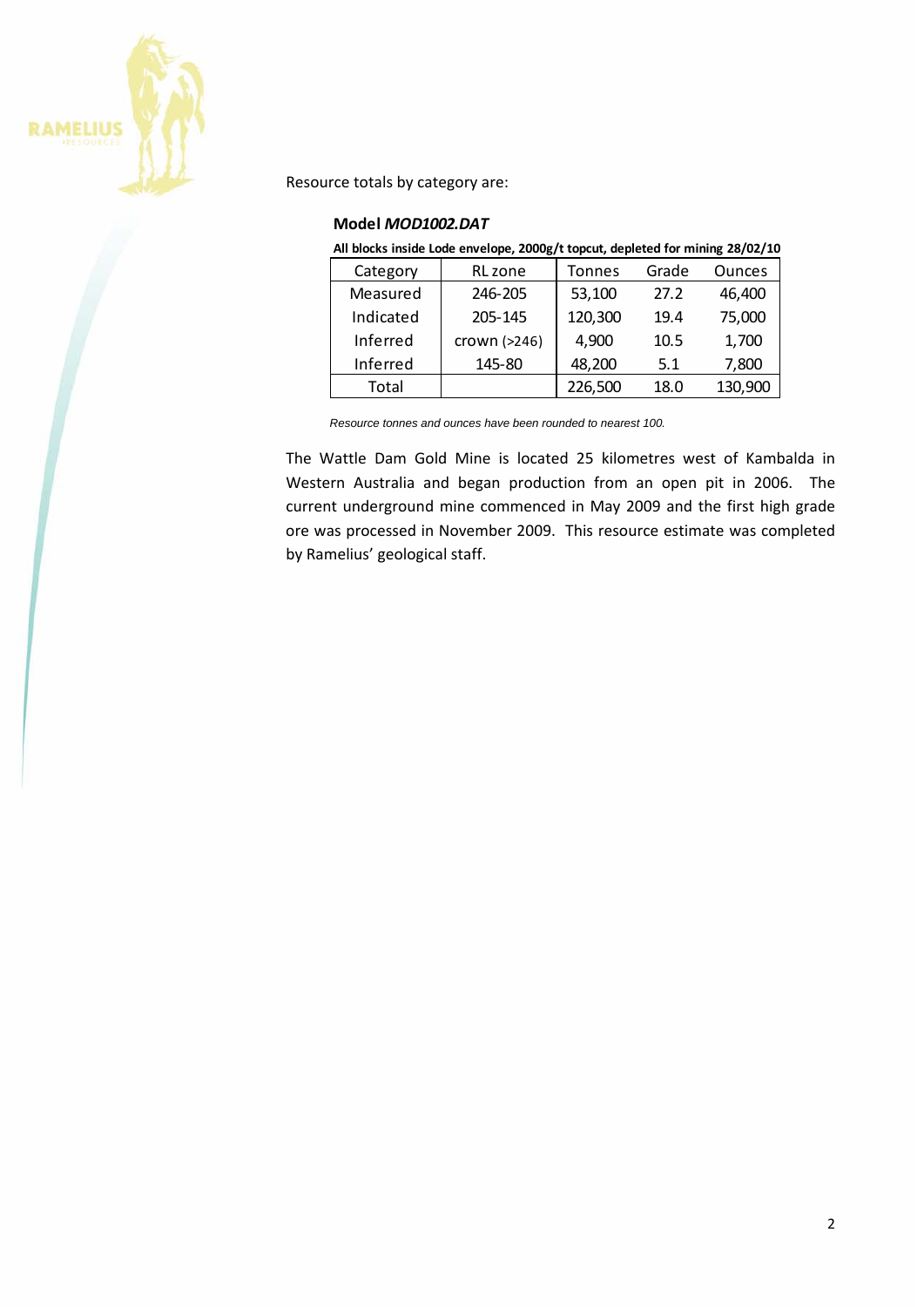



Fig: 1 Wattle Dam Long Section Looking West Showing Resource Model Grades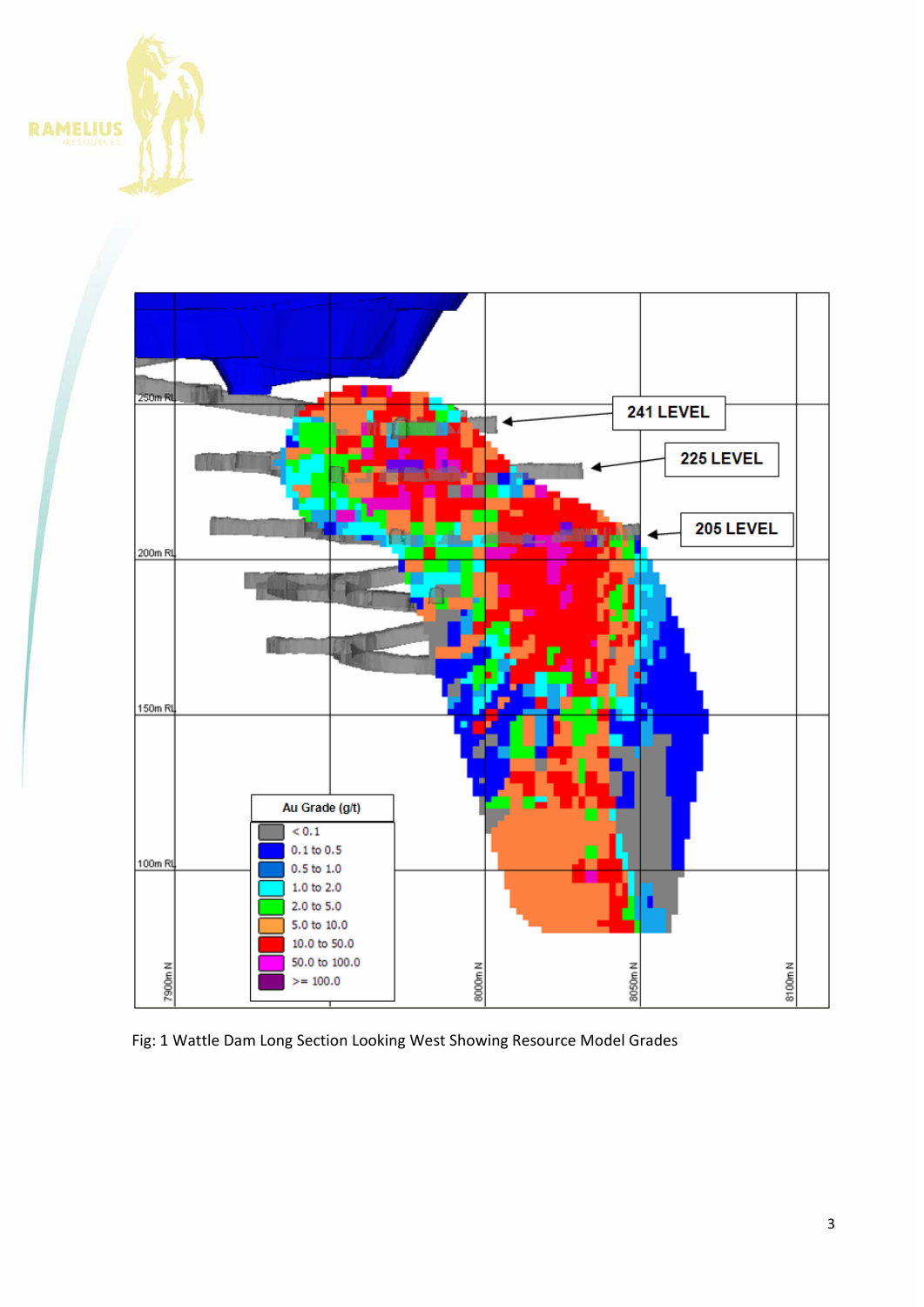



## Fig 2: Wattle Dam Long Section showing Resource Categories

The Information in this report that relates to the resource estimate is based on information compiled by Rob Hutchison.

Rob Hutchison is a Member of the Australian Institute of Mining and Metallurgy and has sufficient experience which is relevant to the style of mineralisation and type of deposit under consideration and to the activity he is undertaking to qualify as a Competent Person. Rob Hutchison is a full-time employee of the company and consents to the inclusion in **the report of the matters based on his information in the form and context in which it appears.**